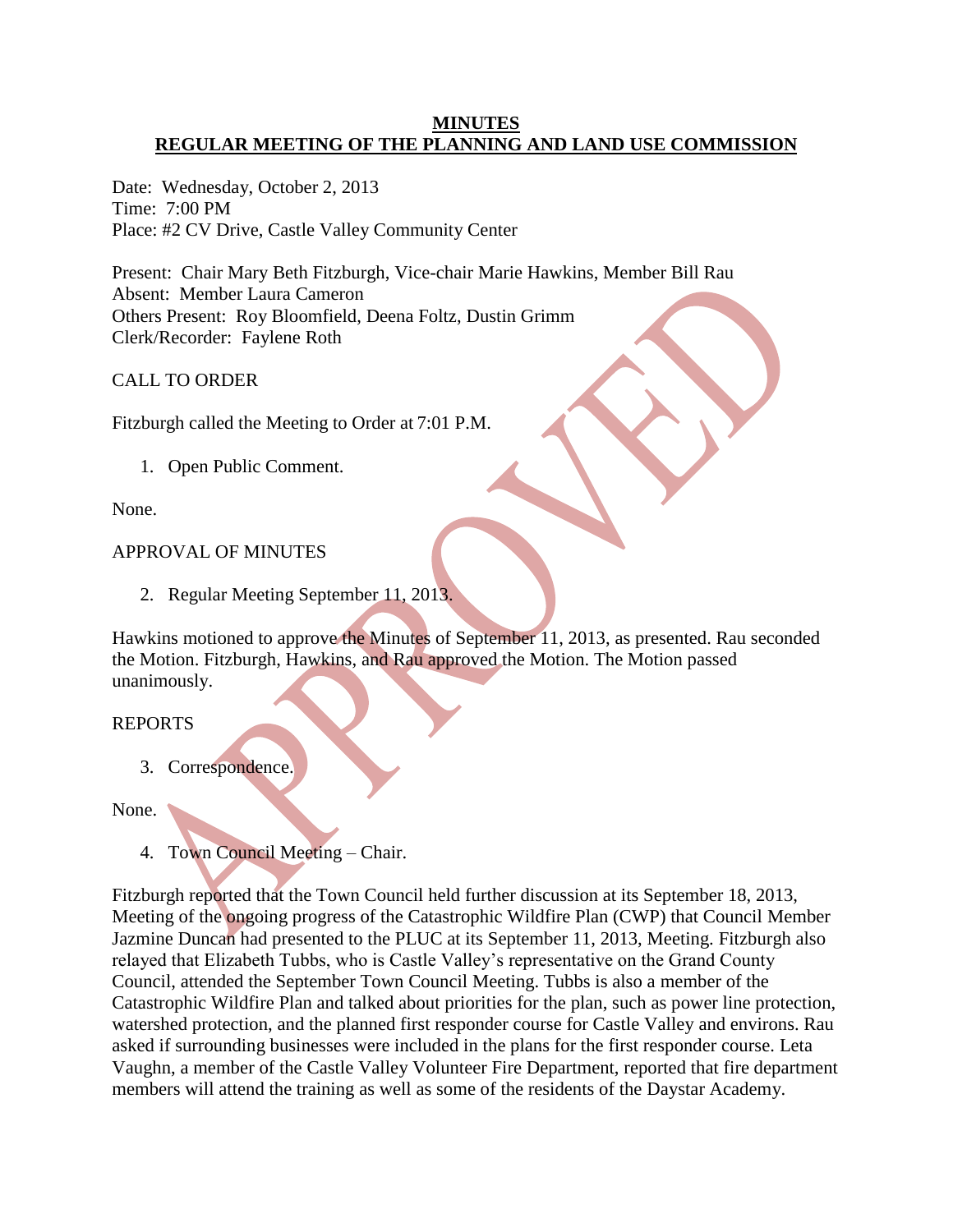According to Vaughn, the class is open to the public. She said the first meeting is scheduled for November 4, 2013, although funding in not yet available.

5. Permit Agent.

Roth presented a report for permit activity during the month of September 2013 which included an electrical permit for new service, a building permit (coupled with a Decommissioning Contract) for a new residence, and a Certificate of Occupancy for an accessory building for use in a proposed business enterprise. Roth reported that she had received an application from Greg Nunn for a Nonroutine Conditional Use Permit for a small jerky and meat processing facility in which the accessory building referred to above would be used. His application will be considered at the November 6, 2013, PLUC Meeting for recommendation to the Town Council.

6. Procedural Matters.

Roth relayed that she will provide a preview at the November 6, 2013, PLUC Meeting of Conditional Use Permits and Business Licenses scheduled for renewal in 2014. Renewal letters are sent at the beginning of November and the renewal requests will be considered at the December 4, 2013, PLUC Meeting for recommendations to the Town Council.

Roth also reminded PLUC Members of the Fall Conference of the Utah Land Use Institute scheduled for October 29-30, 2013. Fitzburgh said that if anyone was interested in attending, the Town would pay mileage and lodging.

## NEW BUSINES

7. Discussion and possible action re: Lot 441 Nonroutine Conditional Use Permit for mobile auto repair business.

Roy Bloomfield, an adjacent neighbor to Lot 441 who is in Castle Valley six to eight week each year, expressed his concerns about noise created in the vicinity of the business. Grimm explained that any use of equipment, such as an air compressor, would occur at the work location, not at his home. Bloomfield also expressed concern about the chemicals that would be used in the business.

Fitzburgh read two letters sent to the Town regarding the conditional use application. Diana Chalmers, an adjacent neighbor, wrote that Grimm's request "sounds like a workable situation" but if the "limits of the agreement are not honored" she "will be letting the Town know." Deanna King, owner of Lot 441, sent an email in which she requested that the applicant's mother, who is the leaseholder on the property, be required to sign the Conditional Use Permit.

Hawkins inquired about Grimm's age and experience in the auto repair business. Grimm, who is 24 years of age, replied that his dad is a mechanic so he [Grimm] has always been "doing this." Grimm said that he is also a welder and might consider including welding in his business in the future. Hawkins commented on the extreme fire hazard associated with welding. Grimm said that, at this time, he is only interested in doing a mobile mechanic business.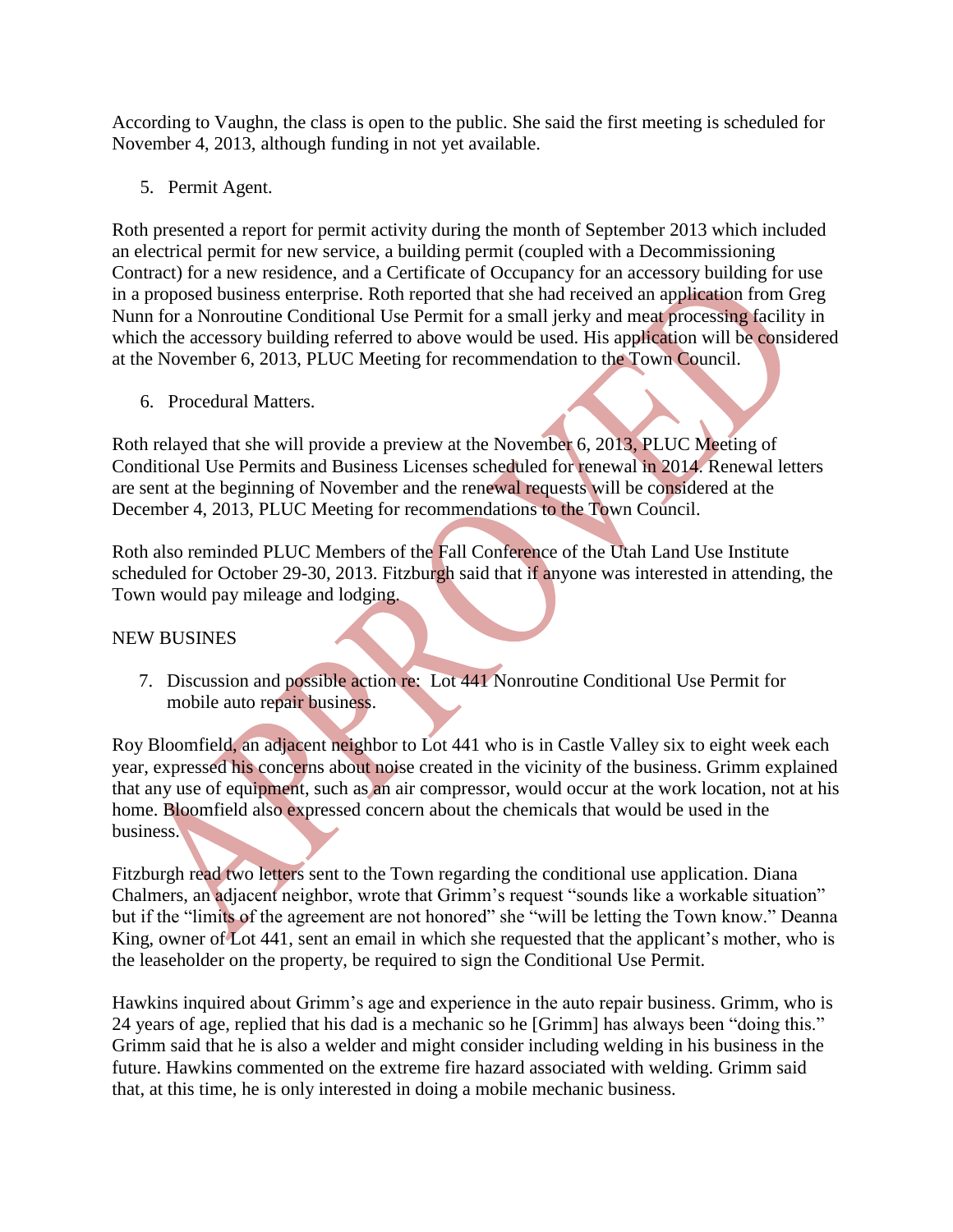Fitzburgh asked Grimm whether he would be doing any painting or body work. Grimm replied, " $No$ "

Rau asked what percentage of the business would occur in Castle Valley. Grimm said that he expects 90 percent of his business to take place in Moab since that is where he knows people. He thought work in Castle Valley could increase as he got to know more people here.

Bloomfield asked about the lease status of Grimm's residence on Lot 441. Grimm reported that the current one-year lease ends March 31, 2014. At that time, the lease converts to a month-to month rental since the house is for sale.

Rau asked Grimm about his plans for handling fluids at the residence. Grimm noted that the conditions described in his CUP application would prohibit storage of fluids on the property (except in the work trailer). Grimm said that condition would be "okay" with him. Rau referenced Moab, Utah's Ordinance Section 8.04.070 which states:

No owner or lessee of real property shall knowingly allow or cause solid waste or special waste to be deposited, disposed, or otherwise allowed to accumulate upon property which is not zoned and licensed as a storage or disposal site.

A. Accumulations of solid waste or special waste as a result of ordinary commercial or residential activities is permitted in advance of regularly scheduled pickups, provided that all solid waste is housed in approved containers, and any special waste is properly contained so as to prevent odors, fumes, leaks, dust, insects, unsightly debris, animal infestations, or other hazardous conditions or nuisances.

Rau thought Castle Valley should follow Moab's ordinance in this area and felt that it was important that Grimm take responsibility for removing hazardous wastes from properties where he may work in Castle Valley because residents may not have the capability to remove the hazardous wastes themselves.

Hawkins suggested that the 5-gallon limit of waste fluid storage on the trailer might be too small. Grimm agreed that it could be tight. According to him, a single oil changes produces about one and one-half gallons of oil. After discussion, the PLUC agreed to increase the waste fluid storage on the trailer to 10 gallons. Bloomfield concurred.

Fitzburgh read through 11 conditions (summarized below) drafted by the PLUC:

1) Refers to Ordinance 85-3, Sections 4.8.2(13) and 4.8.2(14) which require noise mitigation and appropriate fire suppression equipment and appropriate preparation of an outside work area for work—such as welding--that poses a fire risk. PLUC Members agreed that the conditions for Grimm's business should prohibit any welding. Fitzburgh reviewed the General Operating Requirements in Section 4.8.2 pertaining to signage, advertising, drop-ins, hours, etc. She asked Roth to ensure that Grimm receives a copy of this portion of the Ordinance.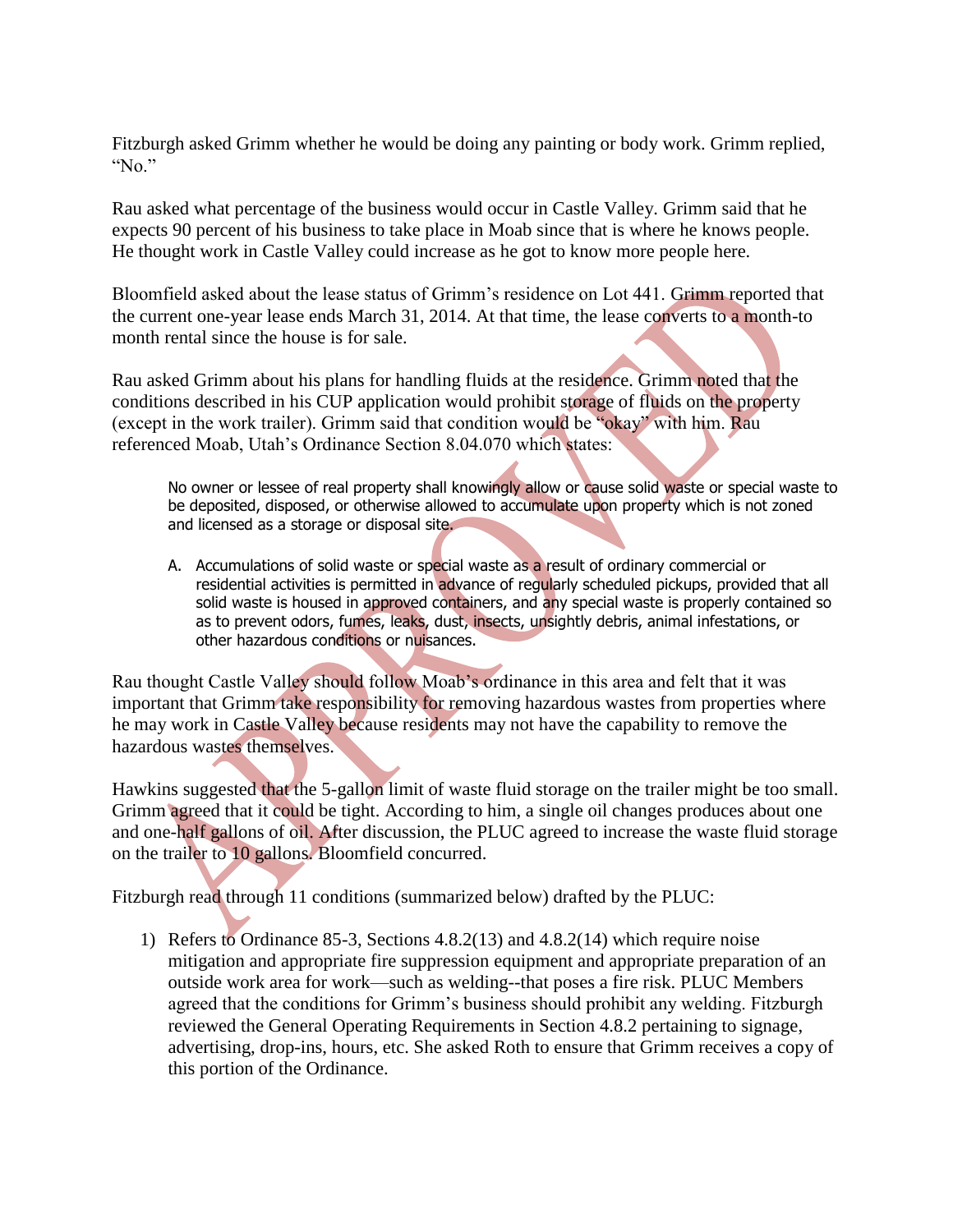- 2) States that no vehicle repair work will be performed at Grimm's residence and no vehicles will be kept on the property for spare parts.
- 3) Describes the restrictions on storage of hazardous materials in the work trailer.
- 4) Prohibits storage of hazardous materials on the property separate from the work trailer.
- 5) Requires that hazardous wastes stored in the trailer be delivered to a permitted, licensed, or registered disposal or collection facility within 10 days of receiving it.
- 6) Requires an initial inspection and annual inspections of the work trailer. PLUC Members modified the wording to state that the initial inspection must occur before commencement of any business activities associated with this permit so that Grimm may obtain approval of the Conditional Use Permit which is required for him to get a small business loan to purchase the trailer. PLUC Members also added that a certificate of inspection of the fire suppression equipment shall be submitted with each renewal application.
- 7) Requires Grimm's mother, Deena Foltz, to sign the CUP application since she is the lessee on Lot 441.
- 8) Requires applicant to assume full responsibility for accidents that result from the operation of the business. PLUC Members agreed to require that Grimm submit a certificate of liability insurance to the Town before commencement of any business activities associated with this permit.
- 9) Pertains to lease agreement with owners of Lot 441. PLUC Members decided to delete this requirement since it is between the property owners and the lessee.
- 10)Requires Grimm to remove all hazardous and flammable material from the property upon vacating.
- 11)Requires Grimm to remove all hazardous liquids drained from vehicles on Castle Valley properties and to store, recycle, and/or dispose of them as described in Conditions 3, 4, and 5.
- 12) PLUC Members added a condition to prohibit welding activity as a part of this business activity.

Rau motioned to recommend to the Town Council approval of this conditional use permit with conditions as amended to his application. Hawkins seconded the Motion. Fitzburgh, Hawkins, and Rau approved the Motion. The Motion passed unanimously.

Fitzburgh informed Grimm that the Town Council will consider his application at their next Meeting on October 16, 2013, at 6:30 P.M.

# UNFINISHED BUSINESS

 8. Discussion and Possible Action re: establishing written rules of procedures for PLUC Meetings.

Hawkins motioned to table Item 8. Rau seconded the Motion. Fitzburgh, Hawkins, and Rau approved the Motion. The Motion passed unanimously.

 9. Discussion and possible action re: amendments to Ordinance 2006-3: An Ordinance Establishing the Planning and Land Use Commission and Designating Land Use And Appeal Authorities.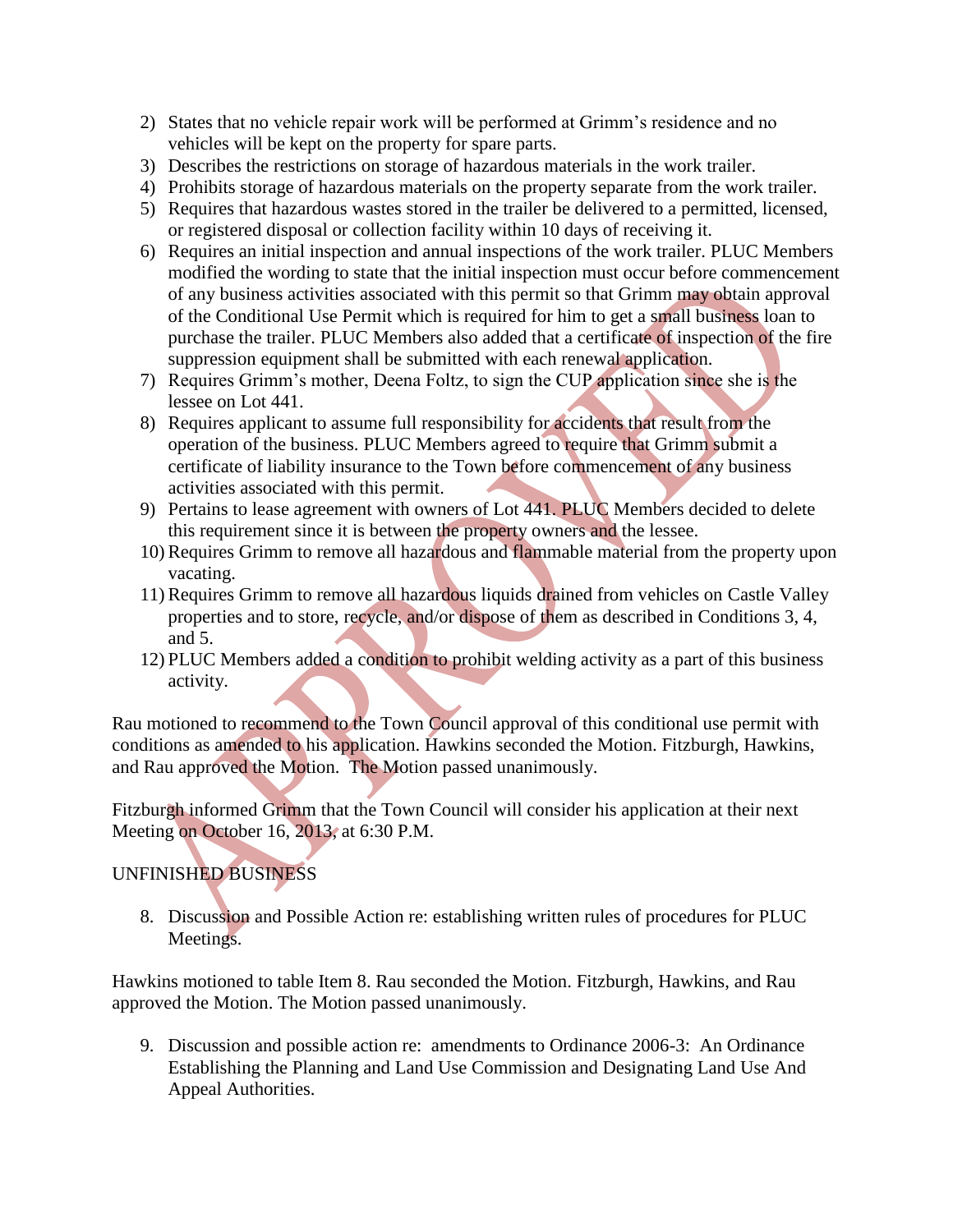PLUC Members reviewed amendments suggested by Roth and Fitzburgh to Ordinance 2006-3 to bring the document into accordance with changes in Utah's Open and Public Meetings Act and Government Records Access and Management Act. Language in the Ordinance was changed to: (1) allow accommodation to future legislation regarding public access of documents and retention schedules for documents without rewriting the Ordinance; (2) clarify voting procedures to allow action with a majority vote of those Members present without considering any vacancy; (3) apply a consistent format for references to the Utah Code; and (4) correct some minor grammatical errors.

Hawkins motioned to recommend approval as amended. Rau seconded the Motion. Fitzburgh, Hawkins, and Rau approved the Motion. The Motion passed unanimously.

10. Discussion and possible action re: General Plan Review (tabled).

Rau motioned to untable Item 10. Hawkins seconded the Motion. Fitzburgh, Hawkins, and Rau approved the Motion. The Motion passed unanimously.

PLUC Members reviewed and edited the latest draft of The General Plan. Language provided by Cameron will be used in the Section on Housing and Waste Water Disposal Systems. Other comments received from Road Manager Greg Halliday, Water Agent John Groo, and Mayor Dave Erley were discussed. Fitzburgh will prepare a revised draft for the next PLUC Meeting which will include the corrections, modifications, and deletions decided upon at this Meeting.

Fitzburgh suggested the following timeline for the General Plan: approve a final draft at the November 2013 PLUC Meeting; hold a Public Hearing and approve a recommendation to the Town Council at the December 2013 PLUC Meeting;

Hawkins motioned to retable Item 10. Rau seconded the Motion. Fitzburgh, Hawkins, and Rau approved the Motion. The Motion passed unanimously.

11. Discussion and possible action re: regulations for solar panels, windmills, and other alternative energy structures (tabled).

Left tabled.

 12. Discussion and possible action re: reviewing and amending Ordinance 96-1: Watershed Protection Ordinance (tabled).

Left tabled.

13. Closed Meeting (if needed).

None.

ADJOURNMENT